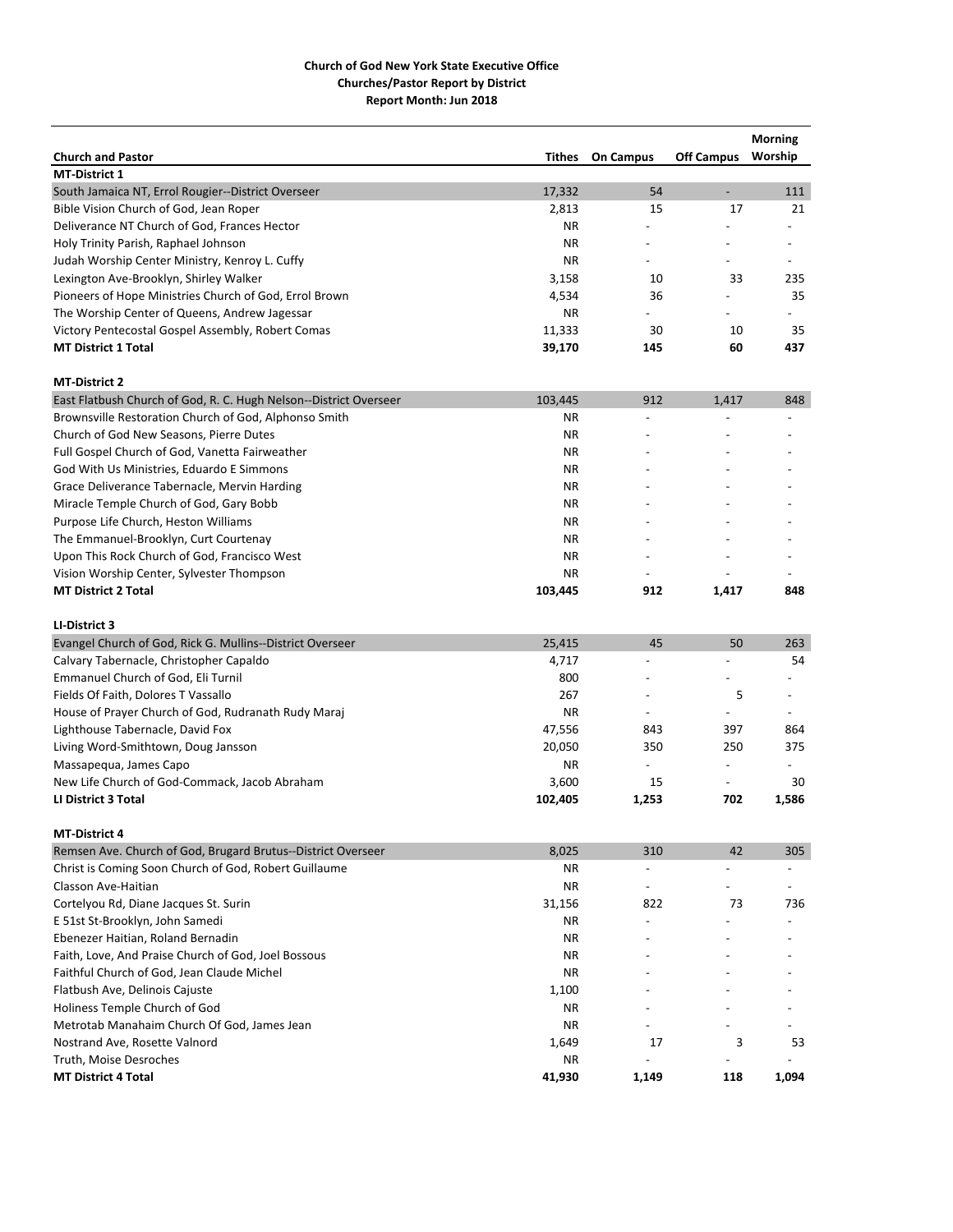|                                                                      |                |                          |                          | <b>Morning</b>           |
|----------------------------------------------------------------------|----------------|--------------------------|--------------------------|--------------------------|
| <b>Church and Pastor</b>                                             | Tithes         | <b>On Campus</b>         | <b>Off Campus</b>        | Worship                  |
| <b>MT-District 5</b>                                                 |                |                          |                          |                          |
| Manhattan Church of God, Emmanuel Denis--District Overseer           | <b>NR</b>      | $\overline{\phantom{a}}$ |                          | $\overline{\phantom{a}}$ |
| Huntington Haitian, Georges Franck                                   | 9,193          | 115                      | $\overline{\phantom{a}}$ | 130                      |
| Manhattan-Uppertown, Jean Milou Octelene                             | ΝR             |                          |                          |                          |
| Mount Vernon - Haitian, Jean Carlos Charles                          | ΝR             |                          |                          |                          |
| New Rochelle Haitian, Joanes Rousseau                                | 6,922          | 56                       | 15                       | 80                       |
| Restoration Church of God, Cayo Ariston                              | $\overline{a}$ |                          |                          |                          |
| <b>MT District 5 Total</b>                                           | 16,115         | 171                      | 15                       | 210                      |
| MT-District 6                                                        |                |                          |                          |                          |
| Spring Valley, Edner B Ligonde--District Overseer                    | 20,000         | 20                       | 18                       | 200                      |
| Salem Church of God, Jean H Lavalasse                                | ΝR             | $\overline{a}$           |                          |                          |
| Seed Church Of God, Hermann Michel                                   |                |                          |                          |                          |
| Siloe Church of God, Jean Brevil                                     | 3,394          |                          |                          |                          |
| The First Haitian Church of God of Middletown, Paul Laplante         | 2,377          | 25                       |                          | 15                       |
| Trinity Church of God, Guisley Noisin                                | ΝR             |                          |                          |                          |
| <b>MT District 6 Total</b>                                           | 25,770         | 45                       | 18                       | 215                      |
| <b>MT-District 7</b>                                                 |                |                          |                          |                          |
| Francis L Blvd-Haitian, Emmanuel Blanchard--District Overseer        | 11,844         | 220                      | 175                      | 360                      |
| Cambria Heights-Haitian, Rene Pierrot                                | ΝR             |                          |                          |                          |
| Clarkson Ave, Clarens Lapointe                                       | ΝR             |                          |                          |                          |
| Corner Stone Church of God, Edvard Esteve                            | 2,951          |                          |                          |                          |
| Elise Evangelique Salem, Enid St. Louis                              | ΝR             |                          |                          |                          |
| <b>MT District 7 Total</b>                                           | 14,795         | 220                      | 175                      | 360                      |
| <b>MT-District 8</b>                                                 |                |                          |                          |                          |
| Ebenezer Full Gospel Church of God, Kurian George--District Overseer | <b>NR</b>      | ÷.                       | $\overline{a}$           |                          |
| Bethel Church of God India, C D Georgekutty                          | 2,125          |                          |                          | 54                       |
| Bronx-India, Thankachan Thomas                                       | ΝR             |                          |                          |                          |
| Emmanuel Pentecostal, Finney Thomas                                  | ΝR             |                          |                          |                          |
| Faith Tabernacle-India, Thomas V Zacharia                            | ΝR             |                          |                          |                          |
| First Church of God, Cecil Mathew                                    | ΝR             |                          |                          |                          |
| Mount Zion Church of God, Biju Thomas                                | ΝR             |                          |                          |                          |
| Queens-India, Benjamin Thomas                                        | ΝR             |                          |                          |                          |
| Shalem Church of God, Sabu George                                    | ΝR             |                          |                          |                          |
| Yonkers Church of God, Kurian Moses                                  | <b>NR</b>      |                          |                          |                          |
| <b>MT District 8 Total</b>                                           | 2,125          |                          |                          | 54                       |
| MT-District 9                                                        |                |                          |                          |                          |
| Flushing, Luke Liu                                                   | NR             |                          |                          |                          |
| International Bethel Church of God, Roy Suwuh                        | NR             |                          |                          |                          |
| <b>MT-District 9 Total</b>                                           |                |                          |                          |                          |
| LI-District 10                                                       |                |                          |                          |                          |
| Abundant Life-Holbrook, Gregory Wilk--District Overseer              | 25,794         | $\overline{\phantom{a}}$ | $\overline{\phantom{a}}$ | $\overline{\phantom{a}}$ |
| Faith Tabernacle, James Graziano                                     | 15,000         | 205                      | 150                      | 400                      |
| Harvest Tabernacle Church of God, James R Pendleton                  | 100            | 8                        |                          | 11                       |
| Ministerio Casa de Adoracion, Sergio Salazar                         | ΝR             |                          |                          |                          |
| Victory-East Patchogue, Anthony Seaton                               | ΝR             |                          |                          |                          |
|                                                                      |                | 30                       | 20                       |                          |
| World Outreach, Dennis Evensen                                       | 12,183         |                          |                          | 15                       |
| LI District 10 Total                                                 | 53,077         | 243                      | 170                      | 426                      |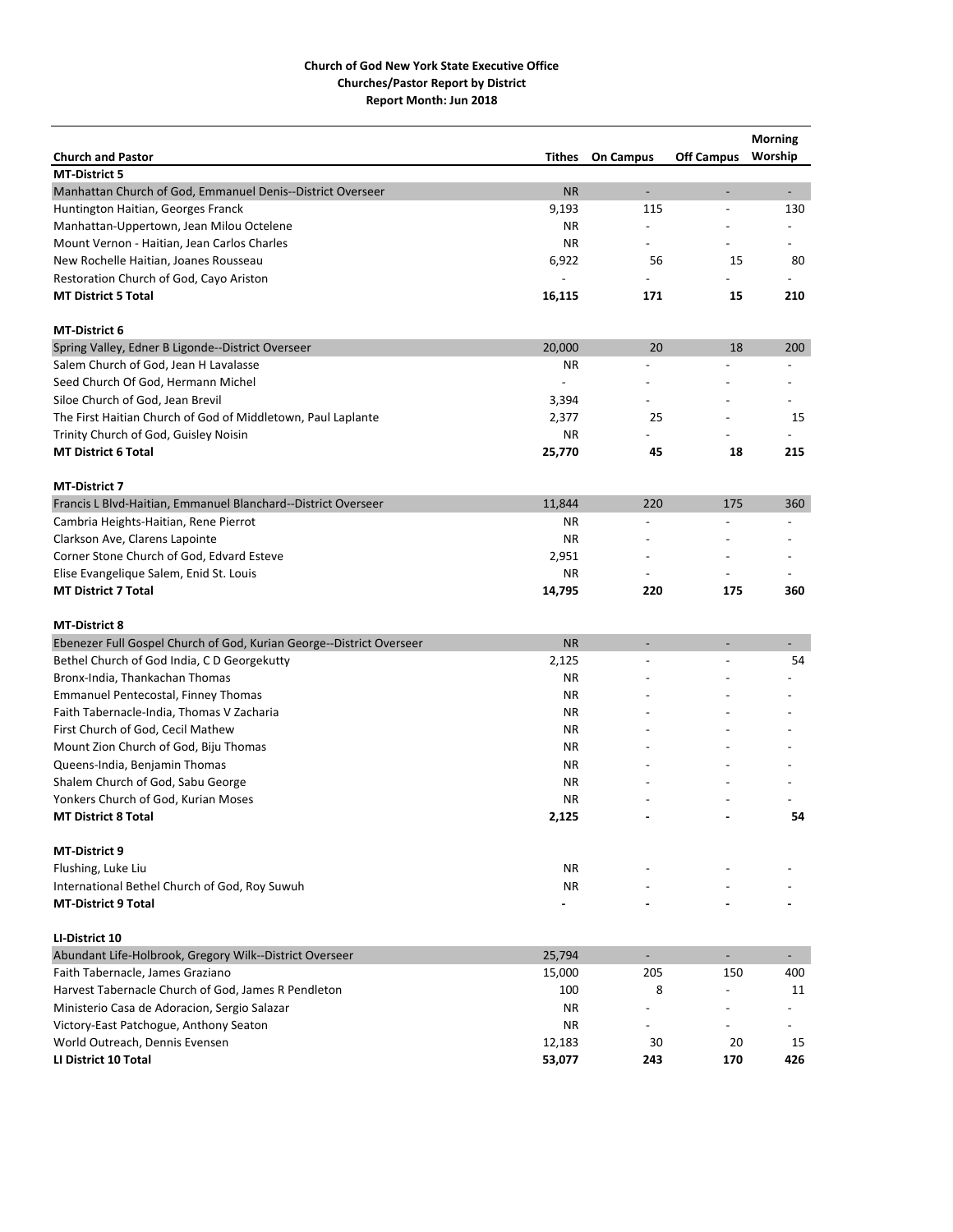|                                                              |           |                  |                          | <b>Morning</b>           |
|--------------------------------------------------------------|-----------|------------------|--------------------------|--------------------------|
| <b>Church and Pastor</b>                                     | Tithes    | <b>On Campus</b> | <b>Off Campus</b>        | Worship                  |
| <b>MT-District 11</b>                                        |           |                  |                          |                          |
| Mount Vernon, Clifford Thompson--District Overseer           | 34,476    | 454              | $\overline{\phantom{a}}$ | 270                      |
| Elim Church of God, Marcia Pauline Pennicott                 | 7,360     | 20               | 4                        | 160                      |
| Fulton Avenue Church of God, George Hall                     | ΝR        |                  |                          |                          |
| Rehoboth NT COG, Leopold Clarke                              | ΝR        |                  |                          |                          |
| Spring Valley NT Church of God, Brenda McCrea-Compass        | ΝR        |                  |                          |                          |
| The Gathering International Ministries, Lezmine Hawthorne    | ΝR        |                  |                          |                          |
| The United Church of God, Margaret Forrester                 | ΝR        |                  |                          |                          |
| <b>MT District 11 Total</b>                                  | 41,836    | 474              | 4                        | 430                      |
| <b>MT-District 12</b>                                        |           |                  |                          |                          |
| New York-Bethzatha, David Kim                                | <b>NR</b> | -                | $\overline{\phantom{a}}$ | -                        |
| Dae Myung, Yoon Yong-Duk                                     | ΝR        |                  |                          |                          |
| Jusim Korean, Yong Kun Yun                                   | <b>NR</b> |                  |                          |                          |
| <b>MT District 12 Total</b>                                  |           |                  |                          |                          |
| <b>UP-District 13</b>                                        |           |                  |                          |                          |
| Solid Rock Church of God, Thomas Stimpson--District Overseer | <b>NR</b> | ÷                | $\overline{a}$           | $\overline{\phantom{0}}$ |
| Calvary, Peter Haylett                                       | 1,204     |                  |                          | 55                       |
| Faith Church of God-West Park, Max R Faircloth               | ΝR        |                  |                          |                          |
| Victory! Walden, Dean Dykeman                                | 3,680     |                  |                          | 21                       |
| <b>UP District 13 Total</b>                                  | 4,884     |                  |                          | 76                       |
| <b>UP-District 14</b>                                        |           |                  |                          |                          |
| Living Waters, Eldred Jenkins                                | <b>NR</b> | ÷                |                          | $\overline{\phantom{0}}$ |
| Albany - Praise Tabernacle, Larry Dudley                     | ΝR        |                  |                          |                          |
| Damascus Church of God, David Colon                          | ΝR        |                  |                          |                          |
|                                                              |           |                  |                          |                          |
| Healing Waters Church of God, Kermit Lavigne                 | ΝR<br>ΝR  |                  |                          |                          |
| Peru Church of God, Daniel Elder                             |           |                  |                          |                          |
| <b>UP District 14 Total</b>                                  |           |                  |                          |                          |
| <b>UP-District 15</b>                                        |           |                  |                          |                          |
| <b>Greater Niagara Falls</b>                                 | 13,406    | 30               | 150                      | 88                       |
| Arcade                                                       | 1,950     | $\overline{a}$   | 29                       | 30                       |
| Buffalo-Emmanuel Temple, Jason Whitaker                      | 2,526     |                  | $\overline{a}$           |                          |
| Healing Word Ministries, Leecroft Clarke                     | 3,778     | 112              | 100                      | 60                       |
| New Beginning Church of God, Althea Baines                   | 10,483    | 524              | 533                      | 177                      |
| <b>UP District 15 Total</b>                                  | 32,143    | 666              | 812                      | 355                      |
| <b>UP-District 16</b>                                        |           |                  |                          |                          |
| Higher Heights, Julius Brunson--District Overseer            | <b>NR</b> | ٠                | $\overline{\phantom{a}}$ |                          |
| Higher Ground Ministires, Eugene Wilson                      | NR.       | $\overline{a}$   |                          |                          |
| Miracle Outreach, Mary L Robinson                            |           |                  |                          |                          |
| New Covenant Church of God Ministries, Woodrow Wilson        | 4,208     | 60               | 43                       | 60                       |
| Restoration-Rochester, Lee Thomas McCloud                    | ΝR        |                  |                          |                          |
| <b>UP District 16 Total</b>                                  | 4,208     | 60               | 43                       | 60                       |
| <b>UP-District 17</b>                                        |           |                  |                          |                          |
| Flint Creek, Russell Willemsen--District Overseer            | 2,225     | 8                | $\blacksquare$           | 23                       |
| Auburn, Frederick J Colombo                                  | 6,000     | 30               | 135                      | 42                       |
| House of Restoration, Rey Sierra                             | ΝR        |                  |                          |                          |
| Newark, Rey Sierra                                           | NR.       |                  |                          |                          |
| <b>UP District 17 Total</b>                                  | 8,225     | 38               | 135                      | 65                       |
|                                                              |           |                  |                          |                          |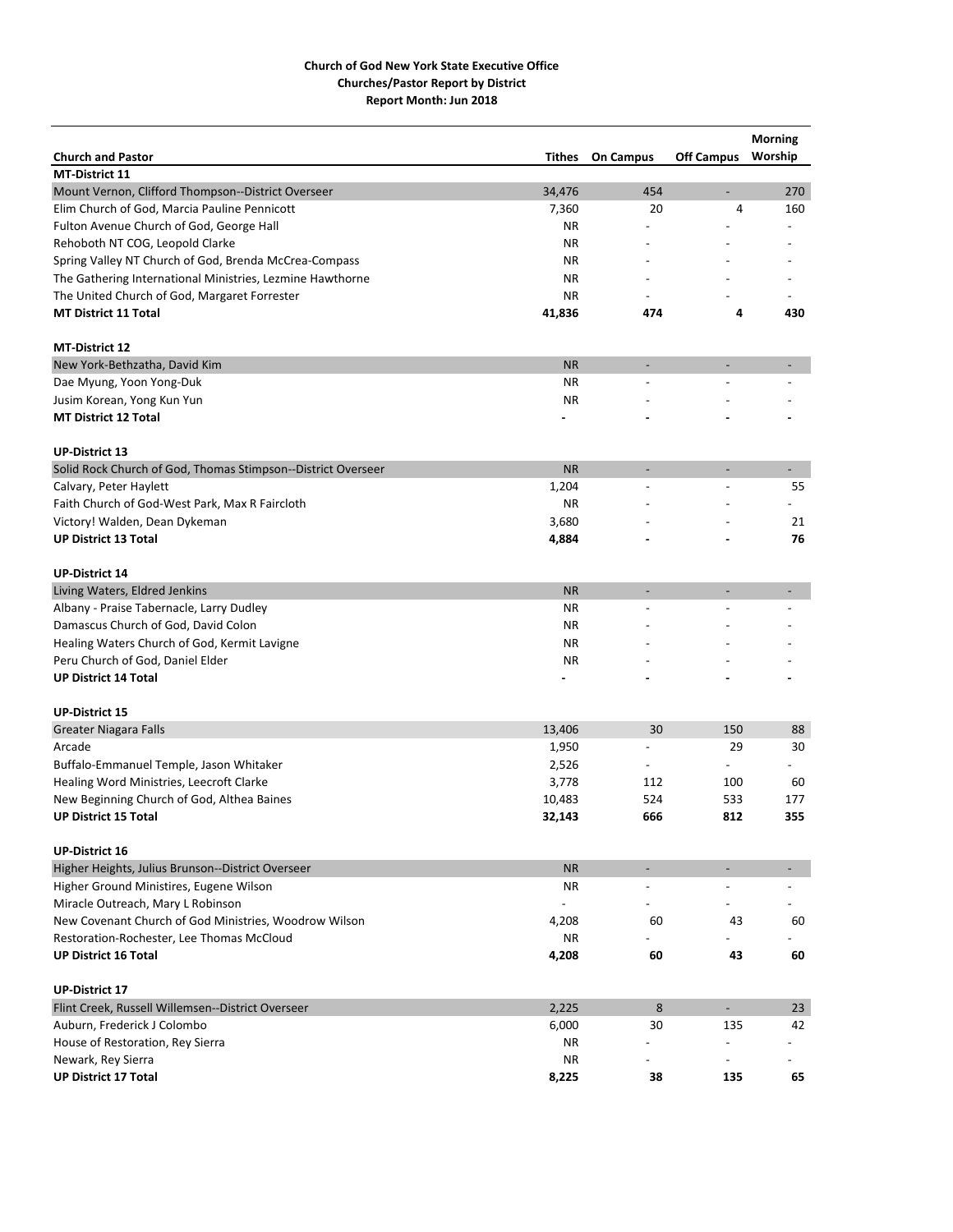|                                                            |           |                          |                          | <b>Morning</b> |
|------------------------------------------------------------|-----------|--------------------------|--------------------------|----------------|
| <b>Church and Pastor</b>                                   | Tithes    | <b>On Campus</b>         | <b>Off Campus</b>        | Worship        |
| <b>UP-District 19</b>                                      |           |                          |                          |                |
| Mexico Lighthouse, Ronald Lee Russell                      | <b>NR</b> | $\overline{\phantom{a}}$ | $\overline{a}$           |                |
| Church of God Soldiers of Jesus Christ, Carlos Mercado     | <b>NR</b> | ÷,                       |                          |                |
| North Syracuse, Valetta Fortino                            | 100       |                          |                          |                |
| Relevant Church of God, Carlos Mercado                     | <b>NR</b> |                          |                          |                |
| <b>UP District 19 Total</b>                                | 100       |                          |                          |                |
| <b>MT-District 20</b>                                      |           |                          |                          |                |
| Bronxwood International, Acklan Quarrie--District Overseer | 70,022    | 146                      | $\overline{\phantom{a}}$ | 471            |
| Greater Deliverance COG, Gaylord Pennicott                 | ΝR        |                          |                          |                |
| Highest Praise Church of God, Lennie Garfield Pennicott    | 6,475     | 15                       | 24                       | 52             |
| New Testament Temple Seymour Avenue, Paul A. Peart         | 44,559    | 100                      |                          | 462            |
| Woodycrest, Julian Stephenson                              | 8,879     | $\overline{\phantom{a}}$ | 13                       | 58             |
| <b>MT District 20 Total</b>                                | 129,935   | 261                      | 37                       | 1,043          |
| <b>MT-District 21</b>                                      |           |                          |                          |                |
| New Rochelle, Raphael Gibbs--District Overseer             | 17,842    | 60                       | 48                       | 150            |
| Crotona Ave, Winston E. Hill                               | ΝR        | $\overline{a}$           |                          | $\overline{a}$ |
| Nazarene Deliverance Ministries, Peggylin Davis            | ΝR        |                          |                          |                |
| Vibrant Faith Church of God, Allan Robinson                | ΝR        |                          |                          |                |
| <b>MT District 21 Total</b>                                | 17,842    | 60                       | 48                       | 150            |
|                                                            |           |                          |                          |                |
| LI-District 23                                             |           |                          |                          |                |
| Tabernacle of Praise Church of God, Jethro Alexis          | <b>NR</b> | $\overline{a}$           | $\overline{a}$           |                |
| Abundant Harvest Church of God, Daniel Rivette             | 4,417     | $\overline{\phantom{a}}$ |                          |                |
| Good Seed Church of God, Fritz Jacques                     | ΝR        |                          |                          |                |
| Middle Island Church of God, Machado N. Edmond             | <b>NR</b> |                          |                          |                |
| LI District 23 Total                                       | 4,417     |                          |                          |                |
| LI-District 24                                             |           |                          |                          |                |
| True Life Church of God, Hixford Allen--District Overseer  | 15,189    | 33                       | $\overline{\phantom{a}}$ | 107            |
| Berea New Testament, Isaac McIntosh                        | 1,861     | 10                       | 10                       | 17             |
| Dunamis New Testament Church of God, Neil Clarke           | 12,689    |                          |                          | 72             |
| New Life Worship Center Church of God, Raymond L. Rose     | ΝR        |                          |                          |                |
| Prayer Of Jabez, Janet Matthews                            | 4,105     | 12                       | 15                       | 25             |
| Rehoboth House of Praise, Junior Rhodes                    | 23,086    | 51                       |                          | 160            |
| Showers of Blessing Church of God, Noel Henry              | 3,128     | 25                       | 32                       | 22             |
| Upper Room Assembly, Jean Maurice                          | 6,683     | 29                       | 18                       | 73             |
| LI District 24 Total                                       | 66,740    | 160                      | 75                       | 476            |
| <b>MT-District 25</b>                                      |           |                          |                          |                |
| Eastchester Church of God, Devon Dixon--District Overseer  | 43,273    | 46                       | $\overline{\phantom{a}}$ | 198            |
| Living Hope-Bronx, Astley Byron Meeks                      | NR        |                          |                          |                |
| New York-5th Ave, Devon Daniel                             | 1,583     |                          | 22                       | 26             |
| Restoration Church of God, Rae Scott                       | NR        |                          |                          |                |
| The Believers, Norman Wisdom                               | 6,301     |                          |                          |                |
| <b>MT District 25 Total</b>                                | 51,157    | 46                       | 22                       | 224            |
| MT-District 26                                             |           |                          |                          |                |
| Rhema, Patrick Phillips--District Overseer                 | 7,240     | $\overline{\phantom{a}}$ | ÷,                       | 86             |
| Brooklyn Cathedral of Praise, Aubrey Brown                 | 22,775    |                          |                          | 110            |
| Church Ave, Eric Joseph                                    | 10,628    | 22                       | 28                       | 78             |
| Classon Ave, Urlin Grey                                    | 2,280     |                          | 15                       | 10             |
| Faith Church of God Ministries - Brooklyn, Michael Grant   | 9,367     | 43                       | 8                        | 75             |
| <b>MT District 26 Total</b>                                | 52,290    | 65                       | 51                       | 359            |